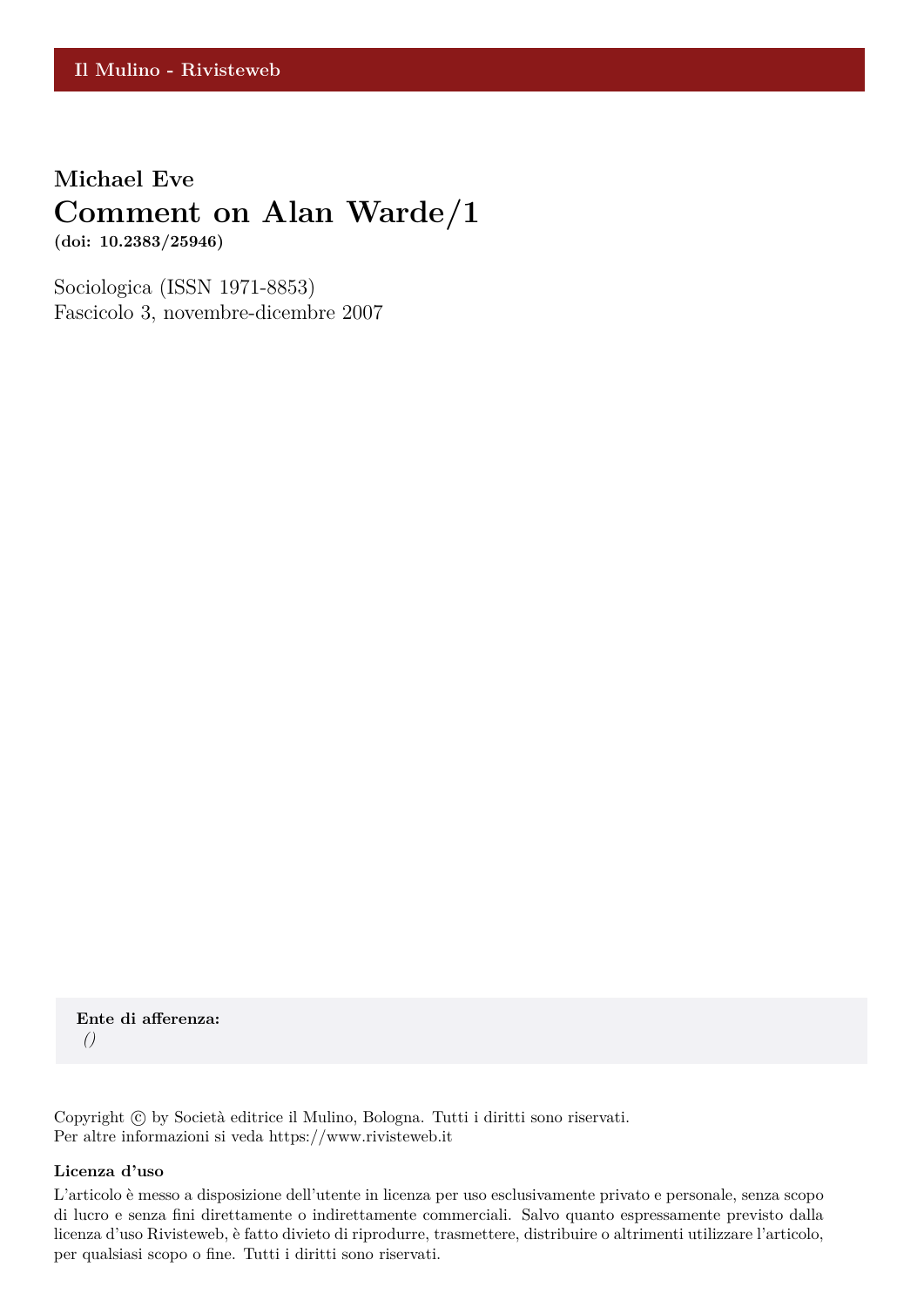Saggi

# Comment on Alan Warde/1 *by* Michael Eve

doi: 10.2383/25946

Has the relationship between culture and class changed? Alan Warde's discussion of his focus group data and data from surveys and qualitative interviews tackles the framework which has dominated the discussion over the last decade – since the publication of Peterson and Kern's influential [1996] article on cultural "omnivorousness." Warde and his colleagues find much evidence of cultural "omnivorousness" (the idea that the more educated and culturally dominant differ from their lesser brethren in the breadth of their listening, reading, etc., but do not disdain more "popular" genres). But they also find evidence of continuing class distinctions on *some* items (from modern literature to Mahler). And find that other items (e.g., Van Gogh, Vivaldi's *Four Seasons*) please most (though not all) people in all social classes. Warde argues therefore that his data (and that of others) support the view that 1) the omnivorousness of some, 2) the existence of areas of taste shared by most, and 3) the existence of some items which distinguish the classes fairly sharply are all compatible with each other. So it is perfectly possible – and indeed factually the case – that overall class differences in patterns of taste remain, at the same time as much common ground exists. This is important, because much of the debate since Peterson and Kern's article has tended to imply that omnivorousness and class distinction are alternatives. And this in turn has sometimes led to incautious ideas about class distinctions in taste disappearing. The research of Warde and his colleagues should move the debate to a different stage, avoiding simplistic dichotomies.

But what precisely is the general significance of the findings? Notwithstanding some doubts, Warde seems to interpret them as showing that, while class *differences* remain, class *hierarchy* has become less clear. Although different social classes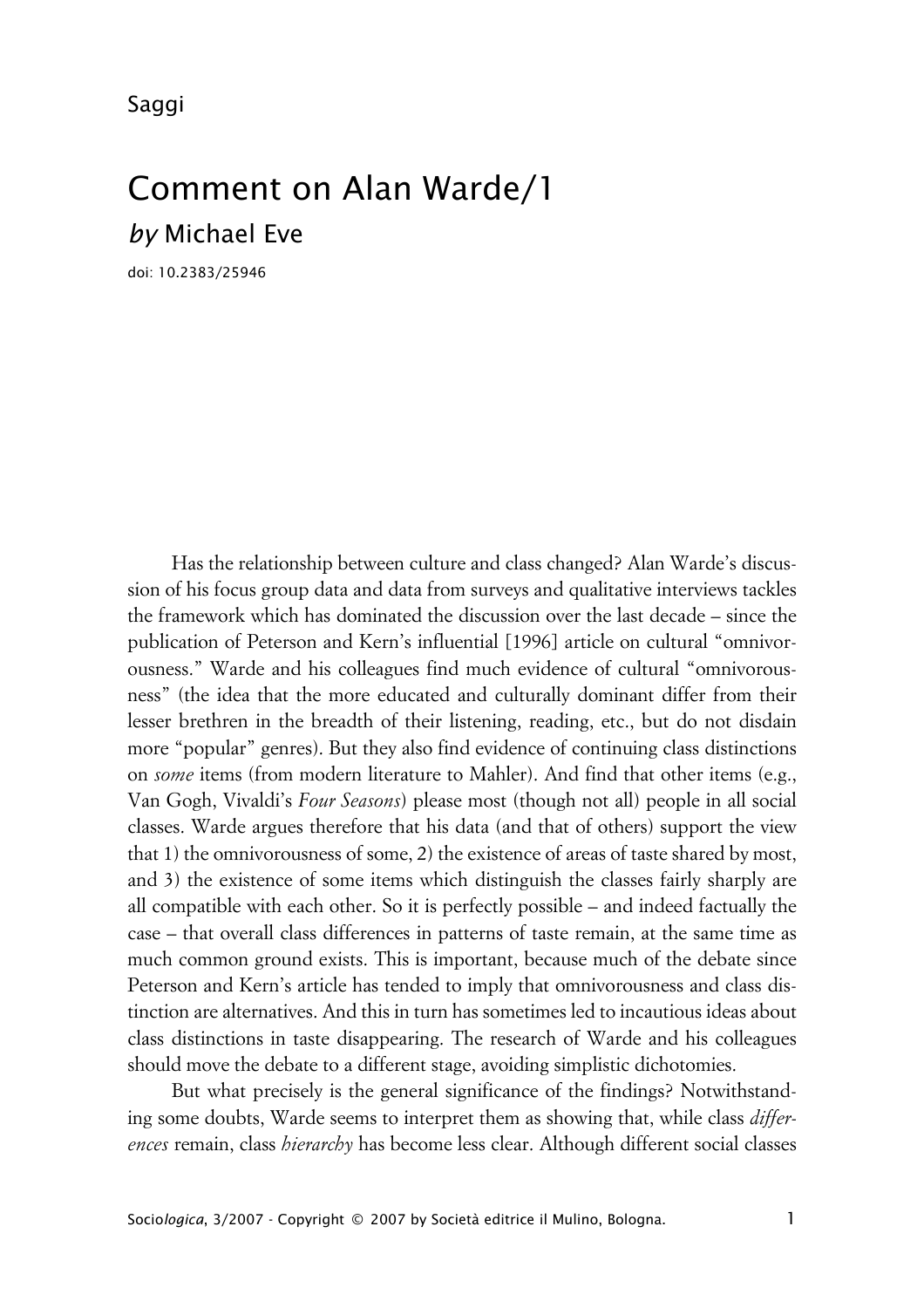continue to have different overall cultural preferences, there is "attenuation" in the value of particular cultural tastes in the assertion of social superiority. There is "no longer" recognition of fixed standards, with "high culture" ("legitimate culture" in Bourdieu's terms) having more value than "popular culture."

This kind of interpretation of results as expressing a historical change is rather frequent. Analyses of cultural consumption which take Bourdieu as their reference point often see the gospel according to Bourdieu as representing "class divisions in the past" – i.e., the 1960s, at least in France – and their own results as "the present." It is in this way that results on the specific matter of cultural preferences are usually inserted into more general ideas of "changing class boundaries" or at least changing relationships between class divisions and culture, or consumption. And it is at this point that comparisons often take the form of "declining class distinctions" or, more modestly, a looser relationship between (say) cultural consumption and class. Through comparisons of this kind the sociology of consumption and culture has tended to become a bastion for assertions that class divisions are not what they were. However, the comparisons made tend to be between Bourdieu's theoretical claims on the one hand, and present-day empirical data on the other hand. Warde is aware of the problem of knowing what the situation really was like thirty or fifty years ago, as various asides in his article show; but in the end he seems to interpret his data in this way as illustrating social change (so "Command of legitimate culture is *no longer* the sole means to obtain social esteem from expressions of taste").

It is not easy, of course, to compare present-day data with past data, for appropriate sources often do not exist. However, more could be made of Bourdieu's own data – or rather, those bits of us he lets us see in his published work. So if we look in detail at the preferences of 1960s French interviewees as to musical works, films, and so on, laid out in the tables in *Distinction*, *L'amour de l'art* and elsewhere, we find a very great deal of overlap between different classes – much more than many of Bourdieu's statements would let us imagine. In many cases, even Bourdieu's habit of adjusting class schemas *ad hoc* in order to exploit those differences in the data which do exist, is not sufficient to produce clear-cut fissures. We can only conclude that even in 1960s France class divisions in cultural preferences were often not so clear (one suspects that a certain number of the class associations Bourdieu sees as emerging from his data would not have come up to conventional standards of statistical significance, and not only because of small sample sizes). There was considerable shared ground between the preferences expressed in different classes.

If we move away from the questionnaire findings and examine the extracts from qualitative interviews, and the analyses of heard discourse which constitute much of the richness of Bourdieu's work, these also do not suggest that class divisions in the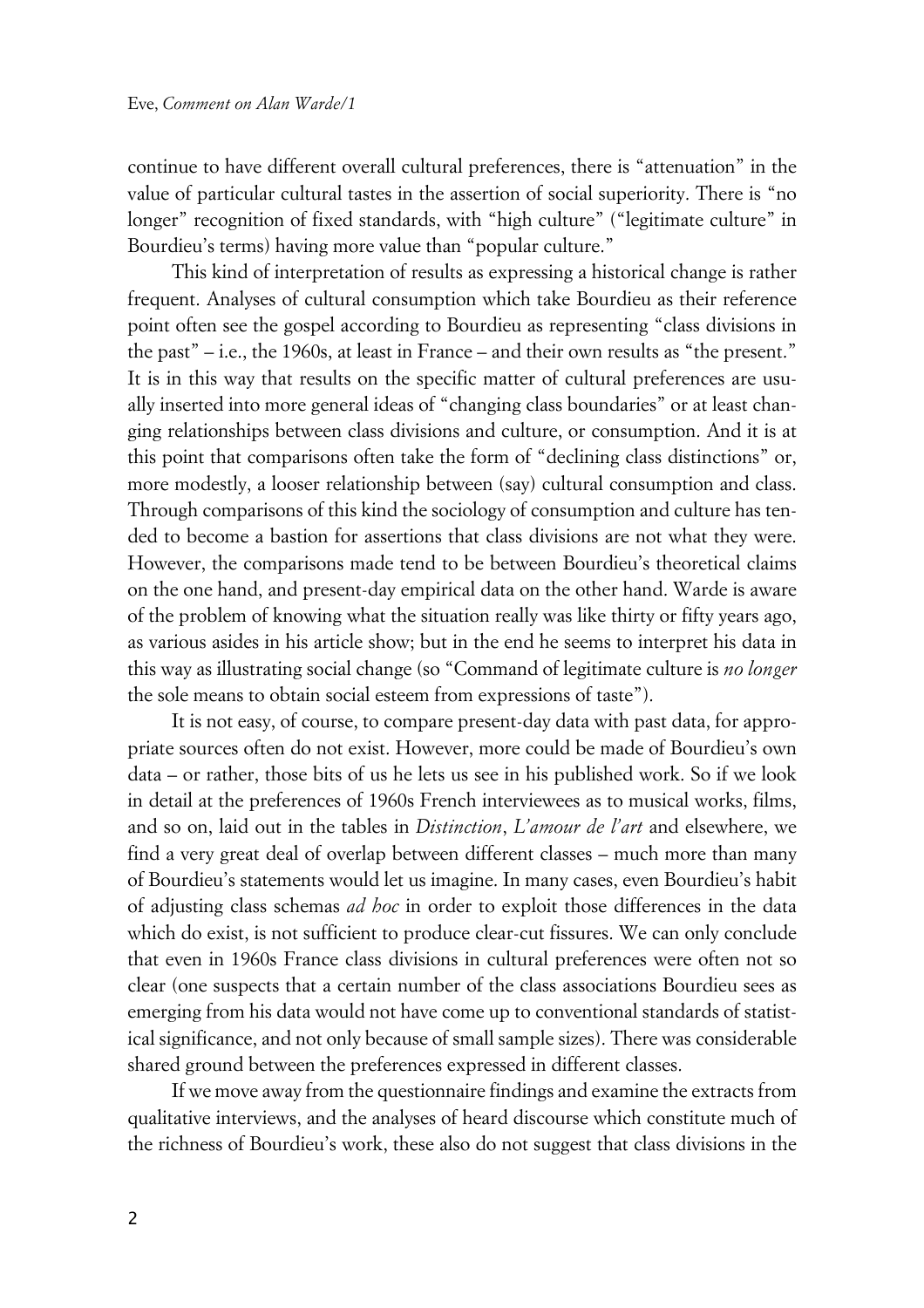past were as clear-cut as is sometimes imagined. Take, for example, the extract from the interview with the lawyer presented in chapter V of *Distinction*, a solid member of the Paris haute bourgeoisie. Bourdieu gives ten pages to this man, who he seems to have seen as the apotheosis of upper class taste. This man was one of only a very small number of interviewees cited in any of Bourdieu's works who mentioned other social groups defined in anything like class terms; but it is interesting to note the nature of such references. He is scornful about *nouveau riche* attempts to use culture for openly prestige purposes rather than for personal pleasure, and equally scornful of conventional "bourgeois" standards (i.e. the standards which one might associate with this person's "own" class). This man does not attempt to assert the superiority of his own taste by reference to universally-valid canons. He certainly flaunts his "ease" and familiarity with art, expensive furniture, etc. but precisely in order to stress his independence from conventional standards he also stresses the "personal" nature of all his tastes. He asserts himself via his enthusiasms and his ability to play with established distinctions, more than by explicit condemnation of other people's standards. All this seems quite compatible with the attitudes expressed in Warde's focus groups.

If we go to the other end of the social scale, and look at the description of working-class taste in, say, the chapter on the subject in *Distinction*, we find little evidence of workers acknowledging the superiority of upper-class tastes and considerable evidence of them joyfully embracing tastes different from canons of "legitimate taste," rejecting nouvelle cuisine in favour of high fat dishes, doubting the meaningfulness of abstract art, etc. Bourdieu explains away this evident assertion of the validity of different tastes as a matter of resignedly "choosing what is necessary," i.e. deciding to like what one's life conditions make available. However, it is surely true of all social classes that their tastes are based on the "conditions of existence" which shape their experience, and that everyone values their own experience. And Bourdieu has difficulty in finding statements which explicitly acknowledge hierarchical superiority and inferiority.

With regard to omnivorousness, it is clear from scattered comments that Bourdieu's more educated and higher class interviewees relish many "popular" genres, from working-class restaurants at Les Halles (when still a food market) to pop singers, blues musicians and so on.

So all the features Warde notes as characterizing his data seem to have been present, at least to some extent, in the past too. But if we free Warde's data from the task of demonstrating change in class distinctions since the 1960s, in some ways this makes it more interesting. Even as presented in a short article, it is clearly rich and vivid data, and Warde's interpretation of the main themes emerging from the discussions is convincing. In fact the elements Warde stresses seem to emerge from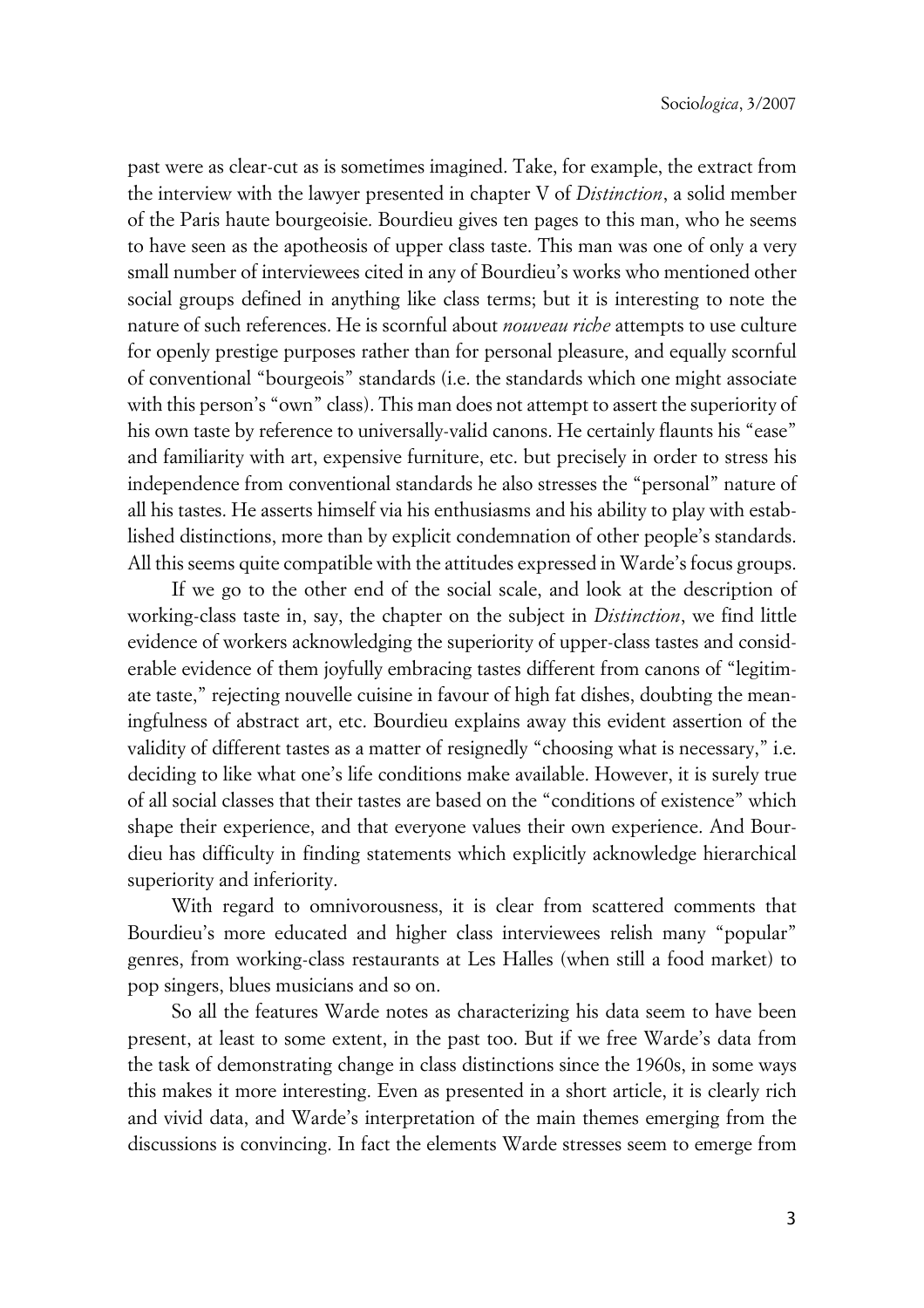the great majority of the discussions, and so may be taken as characterizing very widespread frames of reference. A few aspects may be specific to the U.K. context: for example, the acute fear of sounding "pretentious" may be partly an expression of a traditional British suspicion of intellectualism. But most of the features could probably be found elsewhere and Warde may well have provided a coherent account of how people describe the rules of taste which is applicable widely: the almost universal stress on the idea that taste is something personal, the general reluctance to make cultural taste into an explicit criterion of social prestige, the suspicion that other people may express preferences for social reasons, the condemnation of "snobbery." But does all this imply a reluctance to impose judgments, and so an attenuation of the role of culture in social distinctions? Bourdieu would probably have interpreted the insistence on taste as a profoundly personal matter, and one of choice and identity (so not inherited from one's class background) as evidence of "misrecognition" – the naturalizing tendency to deny any social implications to one's actions, while at the same time continuing to actuate social distinctions in practice. Misrecognition necessary if such distinctions are to be put into practice "sincerely" and with conviction, not merely instrumentally.

There is perhaps support for Bourdieu's stance if we think of the contrast between the responses members of focus groups or interviewees make to general questions regarding good and bad taste or cultural standards, and the judgments they make in everyday life. Answers in interviews and focus groups are of course influenced by the discourses conventionally associated with those words and questions. Quite a lot of the discussion in the focus groups seems to have revolved around stimuli regarding "good taste" and "bad taste." It is perhaps relevant, therefore, to remember some typical usages of these terms. The Collins Cobuild English Language Dictionary (1987) (worth citing because based on a database of usage) gives the following entry: "If you say that something that is said or done *in good taste*, *in bad taste*, etc., you are talking about how offensive it is. E.g. *That remark was in rather poor taste (...) Her jokes may be sharp, but they are always in the best possible taste.*" Other dictionaries provide very similar examples of uses of the terms "good taste" and "bad taste." The link to offensiveness may therefore be simply part of conventional discourse regarding the word "taste" in the context of judgments, rather than any new reluctance to make judgments of good and bad taste except in a moral context (as Warde suggests). More in general, statements made in response to general questions probably evoke responses different from those of everyday practice. All the people interviewed in the focus groups (and individual interviews) certainly made continual choices and distinctions in their everyday lives, for it would be impossible not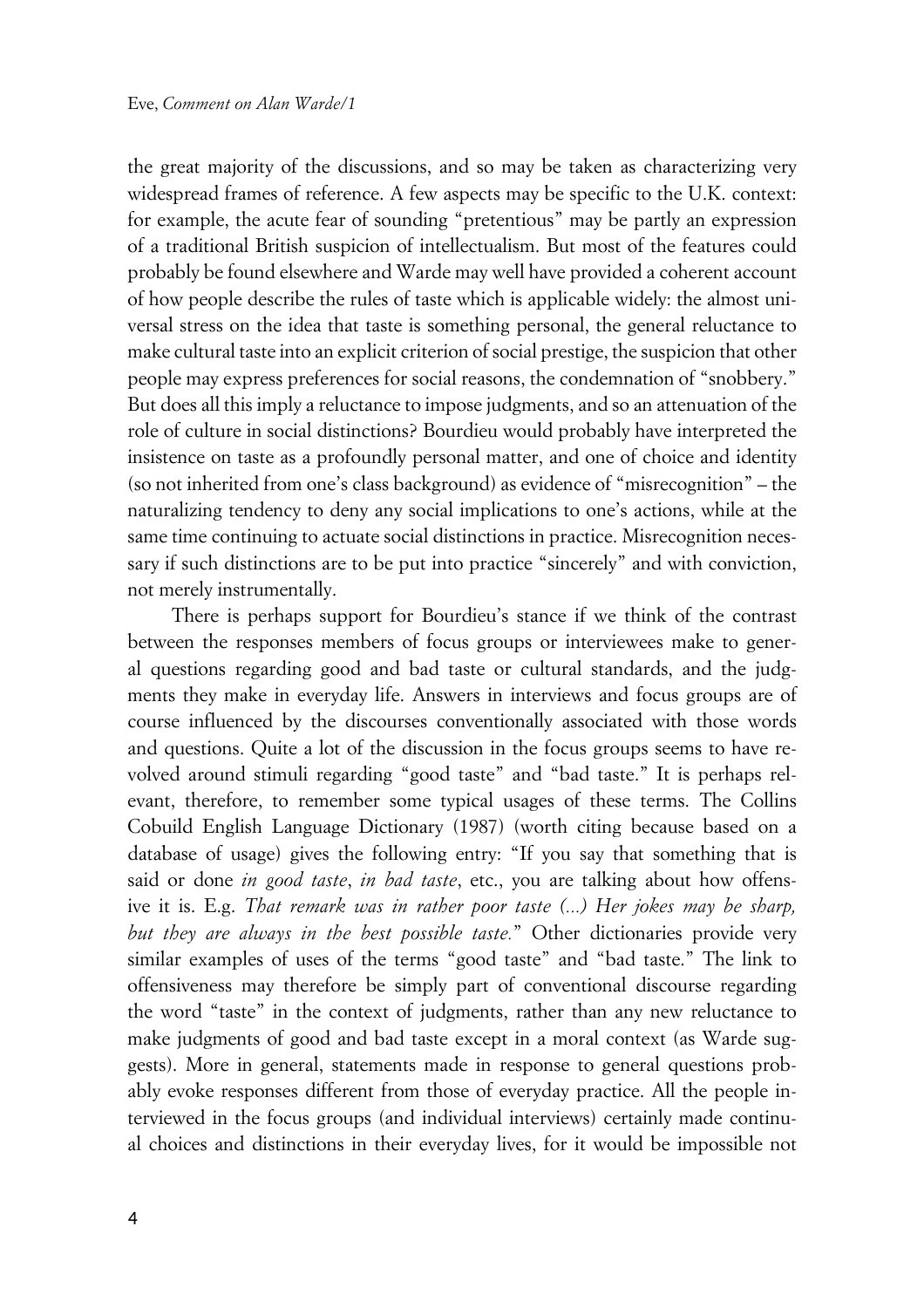to do so. And presumably they all reject other people's tastes on certain occasions, using expression like "I wouldn't be seen dead in that," "How can he possibly live in a sitting room like that?," etc., as well as very decided expressions of one's own identity, and its absolute incompatibility with a particular taste or style preferred by other people ("That is not for me"). Sometimes, such expressions may be accompanied by expressions of derision, repulsion, etc. The vigour of such judgments in particular situations contrasts sharply with that timidity in expressing general judgments which emerges from Warde's focus groups. In their everyday practice, people continually mark boundaries around consumption (including cultural consumption). That they do this at the same time as denying that such boundary-drawing has anything more than personal implications is interesting, but not necessarily evidence that cultural distinctions play little part in class reproduction.

So even if Warde is right that there has been some increase in shyness (compared to the past) over asserting that there are fixed cultural standards, this does not necessarily mean that cultural differences have less of a role in reinforcing social boundaries. Warde alludes to this possibility at the end of his article. If enthusiasms over particular kinds of music, literature, etc. lead people to form groups, friendships, professional alliances, etc. this inevitably has profound consequences for the social structure. From this perspective, what is most significant in data on consumption (including cultural consumption) is who they put together and who they do not put together. In an essay on commensality, Claude Grignon [2001] argues that commensality marks social "morphology:" who eats with whom shows the boundaries of social groups, who is excluded, who is (or is forced to be) part of a particular group. In a similar way, perhaps other consumption practices may have a similar role, bringing people together and separating them. What people do in friendships, for example, is mostly talk to each other. A lot of this talk is about cultural enthusiasms or distastes. The ability to participate in particular social groups probably depends in part on the judgments made, on preferences and on enthusiasms. Next to these questions of social morphology questions of snobbery, or of conscious strategy using culture to assert oneself seem somewhat secondary.

### **References**

Grignon, C.

2001 "Commensality and social morphology. An essay of typology." In *Food, Drink and Identity*, edited by P. Scholliers, Oxford: Berg.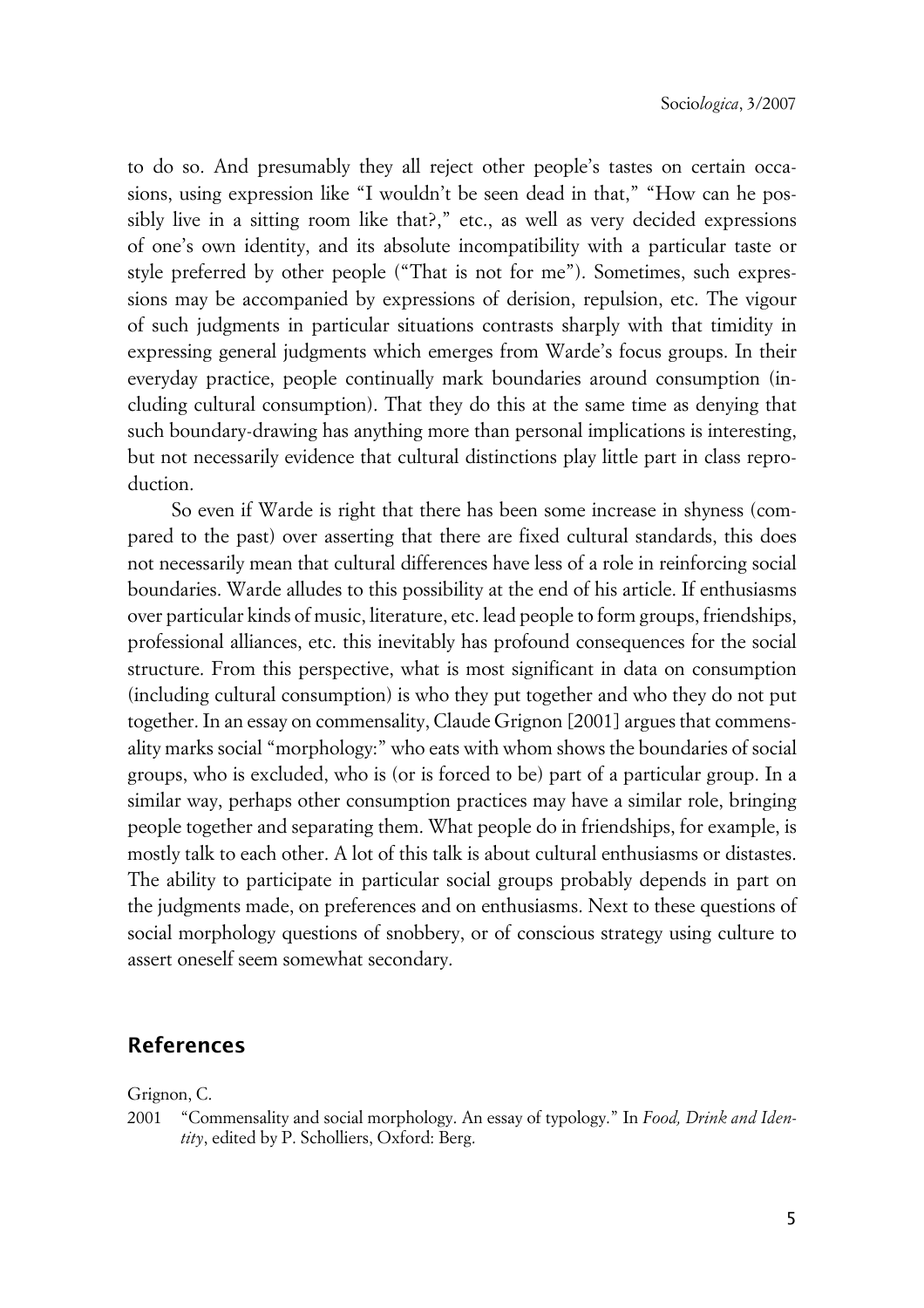Eve, *Comment on Alan Warde/1*

Peterson, R., and Kern, R.

1996 "Changing Highbrow Taste: From Snob to Omnivore." *American Sociological Review* 61: 900-909.